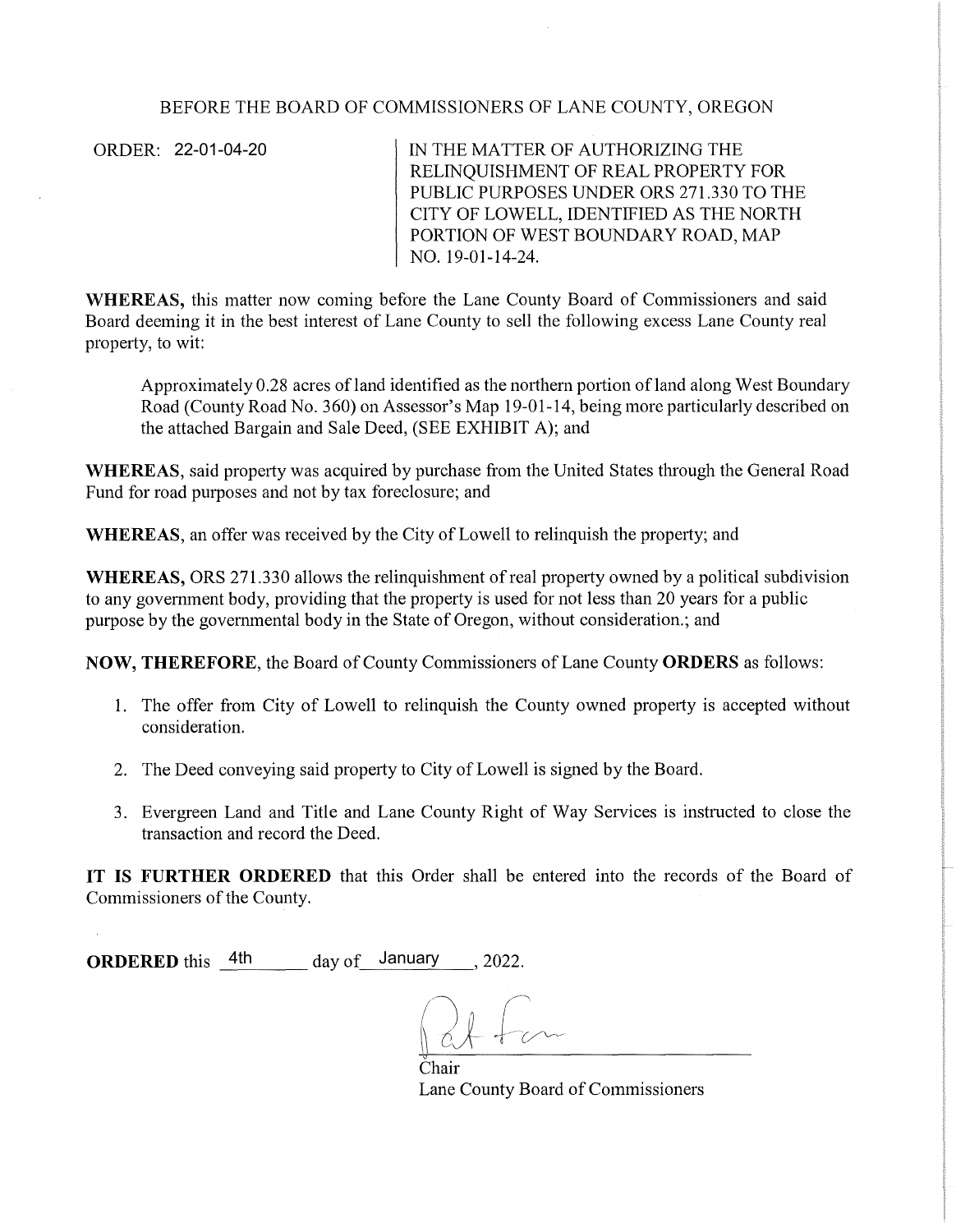After recording return to, and send tax statements, to:

City of Lowell PO Box490 Lowell, OR 97452 Attn: City Administrator RECORDING INFORMATION

DO NOT WRITE IN THIS SPACF

## BARGAIN AND SALE DEED

Lane County, a political subdivision of the State of Oregon, pursuant to Order No. 22-01-04-20 of the Board of County Commissioners of Lane County, hereinafter called Grantor, for the true and actual consideration of \$0 Dollars, conveys to City of Lowell, a municipal corporation of the State of Oregon, hereinafter called Grantee, all that real property situated in Lane County, State of Oregon, described as follows:

## See Attachments A and B

Grantee, by acceptance of this grant, hereby declares and otherwise agrees that Grantee shall indemnify, hold harmless and defend the Grantor, its officials, agents and employees, from and against any and all claims, damages, losses, and expenses, including attorney's fees, arising in and from Grantee acceptance and use of the subject property, unless such claims, damages, or losses are caused by Grantor's negligent or intentional act(s).

Containing a total of 0.28 acres, more or less.

Subject to existing right of way, assessments, easements, restrictions, and reservation of record, if any.

Conveyance of this land is conditioned upon its use for public uses for a period of not less than twenty (20) years from the date of conveyance.

THE PROPERTY DESCRIBED IN THIS INSTRUMENT MAY NOT BE WITHIN A FIRE PROTECTION DISTRICT PROTECTING STRUCTURES. THE PROPERTY IS SUBJECT TO LAND USE LAWS AND REGULATIONS THAT, IN FARM OR FOREST ZONES, MAY NOT AUTHORIZE CONSTRUCTION OR SITING OF A RESIDENCE AND THAT LIMIT LAWSUITS AGAINST FARMING OR FOREST PRACTICES, AS DEFINED IN ORS 30.930, IN ALL ZONES. BEFORE SIGNING OR ACCEPTING THIS INSTRUMENT, THE PERSON TRANSFERRING FEE TITLE SHOULD INQUIRE ABOUT THE PERSON'S RIGHTS, IF ANY, UNDER ORS 195.300, 195.301 AND 195.305 TO 195.336 AND SECTIONS 5 TO 11, CHAPTER 424, OREGON LAWS 2007, SECTIONS 2 TO 9AND17, CHAPTER 855, OREGON LAWS 2009, AND SECTIONS 2 TO 7, CHAPTER 8, OREGON LAWS 2010. BEFORE SIGNING OR ACCEPTING THIS INSTRUMENT, THE PERSON ACQUIRING FEE TITLE TO THE PROPERTY SHOULD CHECK WITH THE APPROPRIATE CITY OR COUNTY PLANNING DEPARTMENT TO VERIFY THAT THE UNIT OF LAND BEING TRANSFERRED IS A LAWFULLY ESTABLISHED LOT OR PARCEL, AS DEFINED IN ORS 92.010 OR 215.010, TO VERIFY THE APPROVED USES OF THE LOT OR PARCEL, TO VERIFY THE EXISTENCE OF FIRE PROTECTION FOR STRUCTURES AND TO INQUIRE ABOUT THE RIGHTS OF

Page 1 of 2 Sl26-02 BS BARGAIN AND SALE DEED West Boundary Road (North Portion)- jas - 1211312021 19-01-14-24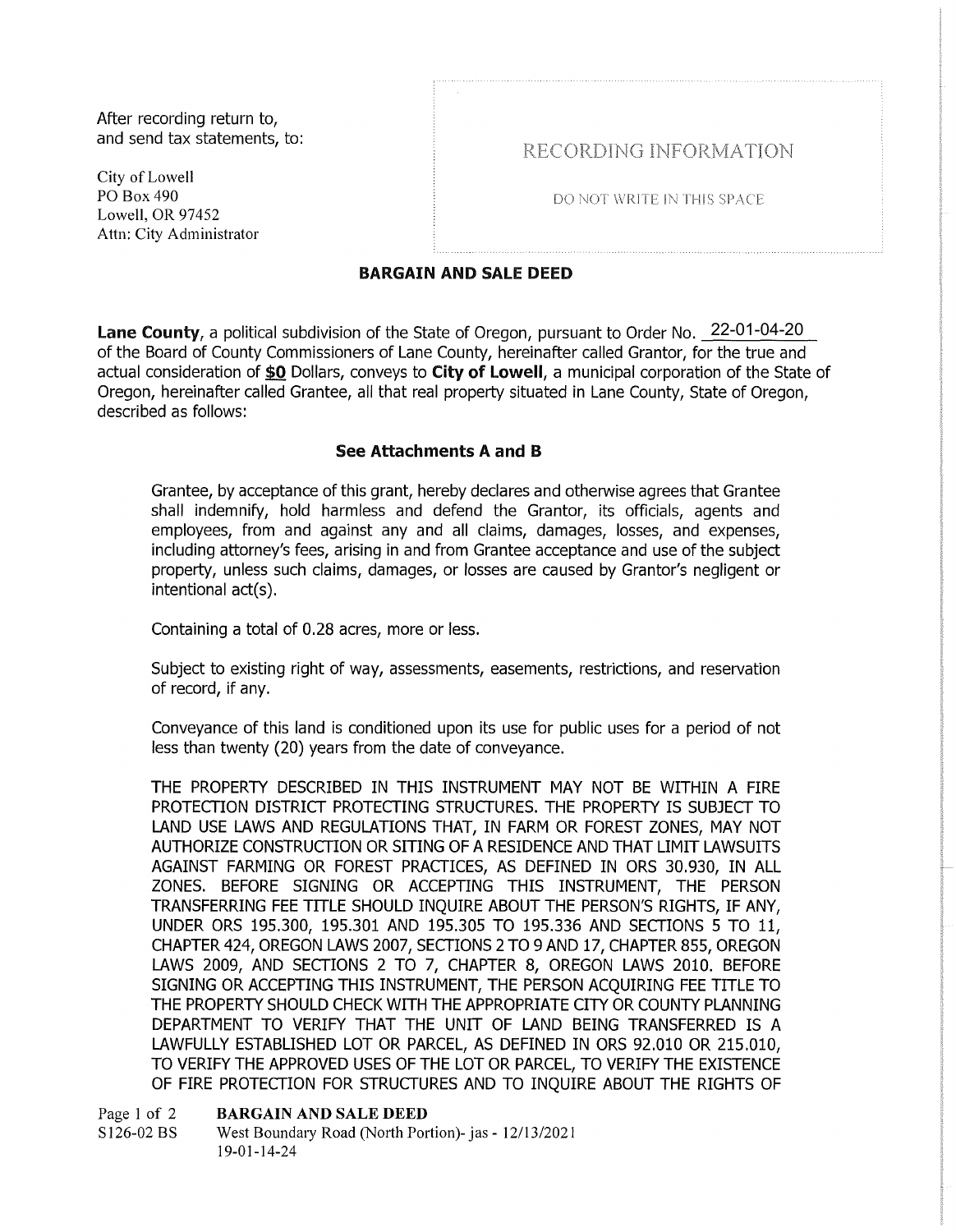NEIGHBORING PROPERTY OWNERS, IF ANY, UNDER ORS 195.300, 195.301 AND 195.305 TO 195.336 AND SECTIONS 5 TO 11, CHAPTER 424, OREGON LAWS 2007, SECTIONS 2 TO 9 AND 17, CHAPTER 855, OREGON LAWS 2009, AND SECTIONS 2 TO 7, CHAPTER 8, OREGON LAWS 2010.

IN WITNESS WHEREOF, the undersigned have executed this instrument this **4th** day

of <u>January , 2022.</u>

Chair Lane County Board of Commissioners

STATE OF OREGON ) ) ss.

County of Lane

On January 4 2022, personally appeared Pat Farr January 4 2022, personally appeared Pat Farr

Chair, Lane County Board of Commissioners who, duly being sworn, did say that he is member of the Board of Commissioners of Lane County, Oregon and that said instrument was signed and sealed in behalf of Lane County by authority of its Board of Commissioners; and they acknowledged said instrument to be its voluntary act and deed. Before me:

Notary Public for Oregon

My Commission Expires:

This conveyance is accepted and approved for recording on behalf of the City of Lowell pursuant to ORS 93.808.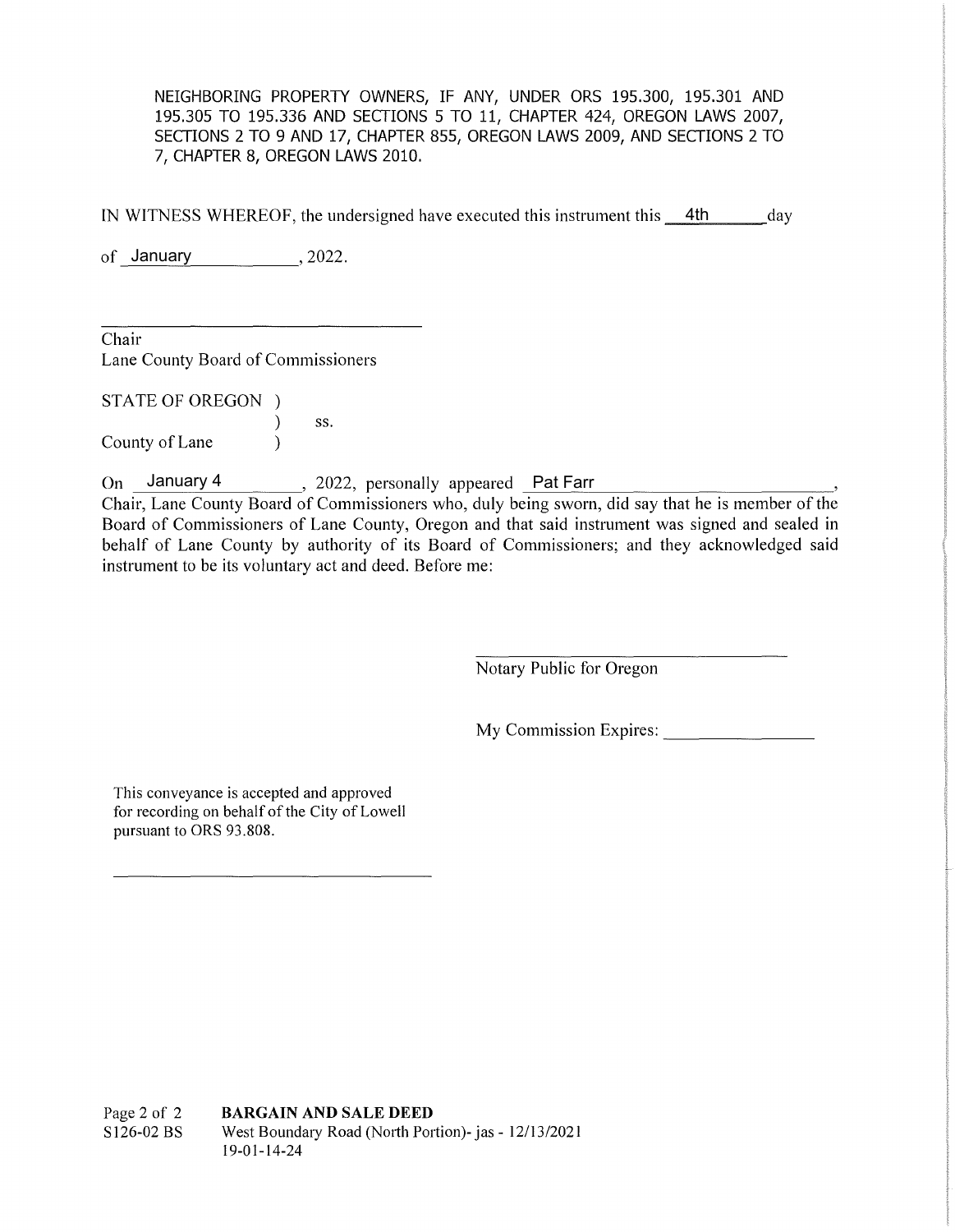### ATTACHMENT A LEGAL DESCRIPTION County Surplus Land (North Portion) 19-01-14 West Boundary Road, Road No. 360

A tract of land lying in the Southeast one-quarter of the Northwest one-quarter (SE  $\frac{1}{4}$  NW  $\frac{1}{4}$ ) of Section 14, Township 19 South, Range 1 West of the Willamette Meridian, Lane County, Oregon, and being a portion of that tract of land conveyed to LANE COUNTY, a political subdivision of the State of Oregon, by that certain deed recorded February 15, 1965, Recorder's Reception Number 92323, LANE COUNTY OREGON DEED RECORDS, including portions of land bounded by the southerly and northerly extensions of Blocks 10 and 11, respectively, of the Plat of Lowell, as platted and recorded on Book 4, Page 37, in Lane County Plat Records, Lane County Oregon, being the easterly margin of Pioneer Street and the westerly margin of Hy land Street, respectively, and north of a strip of land, variable feet in width lying in County Road Number 360, Blakely Road, also known as West Boundary Road, the centerline and widths in feet being described as follows:

Beginning at Engineer's Centerline Station L 0+00, said station being 762.06 feet South and 1118. 71 feet West of the initial point of Meadows Addition to Lowell as Platted and recorded in Book 4, Page 56, Lane County Oregon Record of Plats; run thence South 68° 39' East 983.27 feet; thence on a 409.29 feet radius curve right (the long chord of which curve bears South 53° 48' 45" East 209.61 feet) a distance of 211.96 feet, thence South 38°58'30" East, 30.37; thence on a 572.96 feet radius curve (the long chord of which bears South 47°57'53" East 179.06 feet) a distance of 179.79 feet, then South 56°57'15" East, 229.25 Feet to Engineer's Centerline Station L16+34.64.

The widths in feet of the strip of land herein described are as follows:

|                           |                  | <b>NORTH SIDE OF</b>   | <b>SOUTH SIDE OF</b>   |
|---------------------------|------------------|------------------------|------------------------|
| <b>STATION TO STATION</b> |                  | <b>CENTERLINE</b>      | <b>CENTERLINE</b>      |
| $L 0+00.00$               | L 10+08.66 POC   | 30.00 feet             |                        |
| $L10+08.66$               | L 10+08.66 POC   | 30.00 feet tapering on |                        |
| POC                       |                  | a straight line to     |                        |
|                           |                  | 30.85 feet             |                        |
| L $10+08.66$              | L 10+30.27 POC   | 30.85 feet tapering on |                        |
| POC                       |                  | a straight line to     |                        |
|                           |                  | 71.25 feet             |                        |
| L $10+30.27$              | L $11+06.51$ POC | 71.25 feet tapering on |                        |
| POC                       |                  | a straight line to     |                        |
|                           |                  | 40.53 feet             |                        |
| L $8+31.67$               | $L8+55.00$       |                        | 70.00 feet tapering to |
|                           |                  |                        | 30.00 feet             |
| L $8+55.00$               | L 10+50.00 POC   |                        | 30.00 feet             |
| L $10+50.00$              | L 10+99.90 POC   |                        | 30.00 feet tapering to |
| POC.                      |                  |                        | 55.74 feet             |
| L $10+99.90$              | L $11+62.79$ POC |                        | 55.74 feet tapering to |
| <b>POC</b>                |                  |                        | 30.00 feet             |

**EXCEPT** all that land conveyed to Stan Mansfield and Aulber Carter by that certain deed recorded June 7, 1989, Recorder's Reception Number 24411, LANE COUNTY OREGON DEED RECORDS;

The tract of land to which this description applies contains 0.28 ACRES, more or less exclusive of existing right of way.

### Page I of **1 LEGAL DESCRIPTION**

Sl26 Blakely Road (West Boundary Road) (Co Rd No 360) - jas - 12/13/2021 19-01-14-24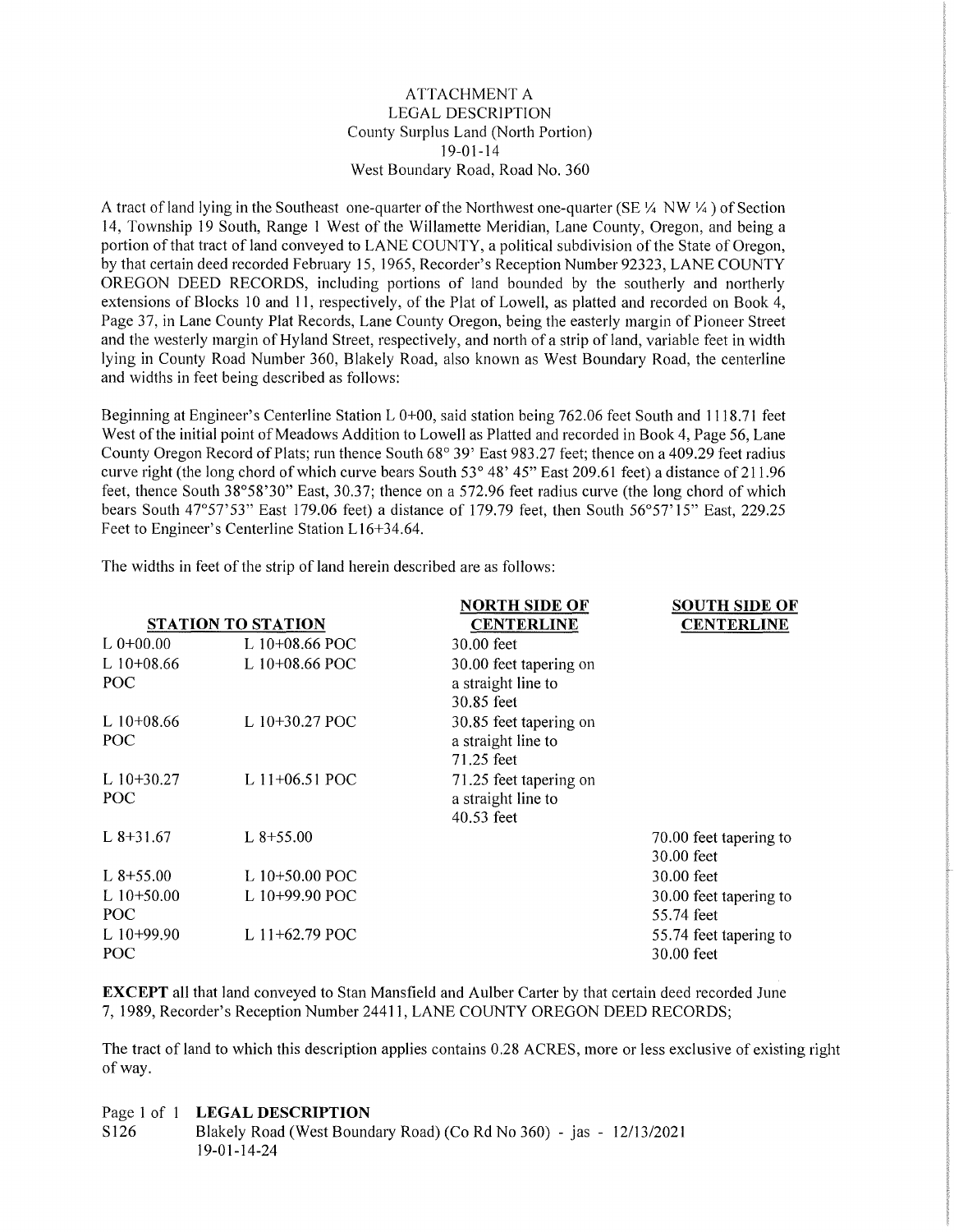